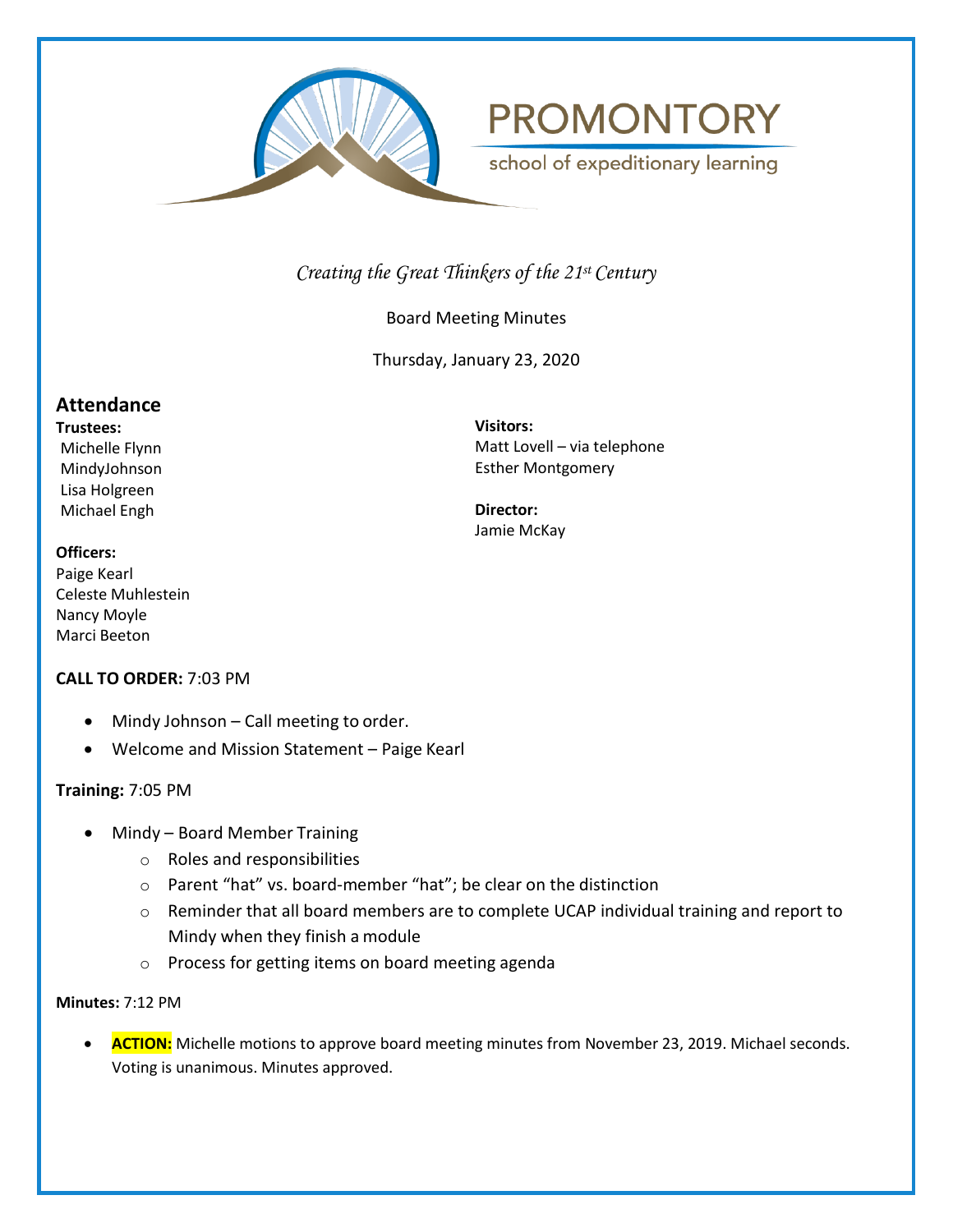

#### **Public Comment:** 7:15 PM

- Esther Montgomery
	- o Mentions reading madness month and Blues for Books
	- $\circ$  Esther is a Perry City Council member and is officially volunteering her time and expertise to invite us to form a task force to focus on catastrophe preparedness as a community and for the school. She envisions the task force with four main responsibilities.

**PROMONTORY** 

school of expeditionary learning

- 1. Assess to see what resources we already have and where they are located.
- 2. Decide what additional resources are needed.
- 3. Decide where to keep and how to maintain the resources.
- 4. Implementation and how to fund the needs.

#### **Finance Reports:** 7:20 PM

- Matt Lovell from Red Apple phoned in to the meeting.
	- o Minor adjustments since November budget
	- $\circ$  Promontory is still over 3% operating margin
	- $\circ$  The state possibly miscalculated the regular school program line will update next time
	- $\circ$  Federal funding not changed much will be making reimbursement requests soon
	- $\circ$  Expenses no changes except move money into marketing from furniture
	- $\circ$  In March board meeting carve out more time to do a budget training for everyone

#### **Business Items:** 7:28 PM

- School Land Trust will cover safety plan under policies Michael
	- o Esther volunteering to do safety plan
- Gym Trusses Jamie
	- $\circ$  Brett Ormbsy came to inspect the trusses in the gym. He is reaching out to engineers to verify that things are done correctly. Will report again next month.
- Committees Mindy will email out a list so people can choose what committees to help on
	- o Finance: Amber, Mindy, Michael, Kassi, Valerie, Jamie and Red Apple
	- o Great Thinkers: Dorothy, Amber, Chad, Jamie, and a librarian
	- o Leadership Committee:
	- o School Land Trust Council: All Trustees
	- o Accountability: Mindy, Amber, Dorothy
- School Calendar Jamie
	- $\circ$  Promontory draws families from three districts, so we try to compromise on the calendar
	- $\circ$  This year we will have a shorter winter break and a longer spring break to help match up more closely with Box Elder's and Weber's calendars
	- o **ACTION: 7:50 PM** Michael motions to approve 2020-2021 proposed calendar with the minor change of starting winter break starting on Dec  $22^{nd}$  instead of Dec  $18^{th}$ . Mindy seconds. Voting is unanimous.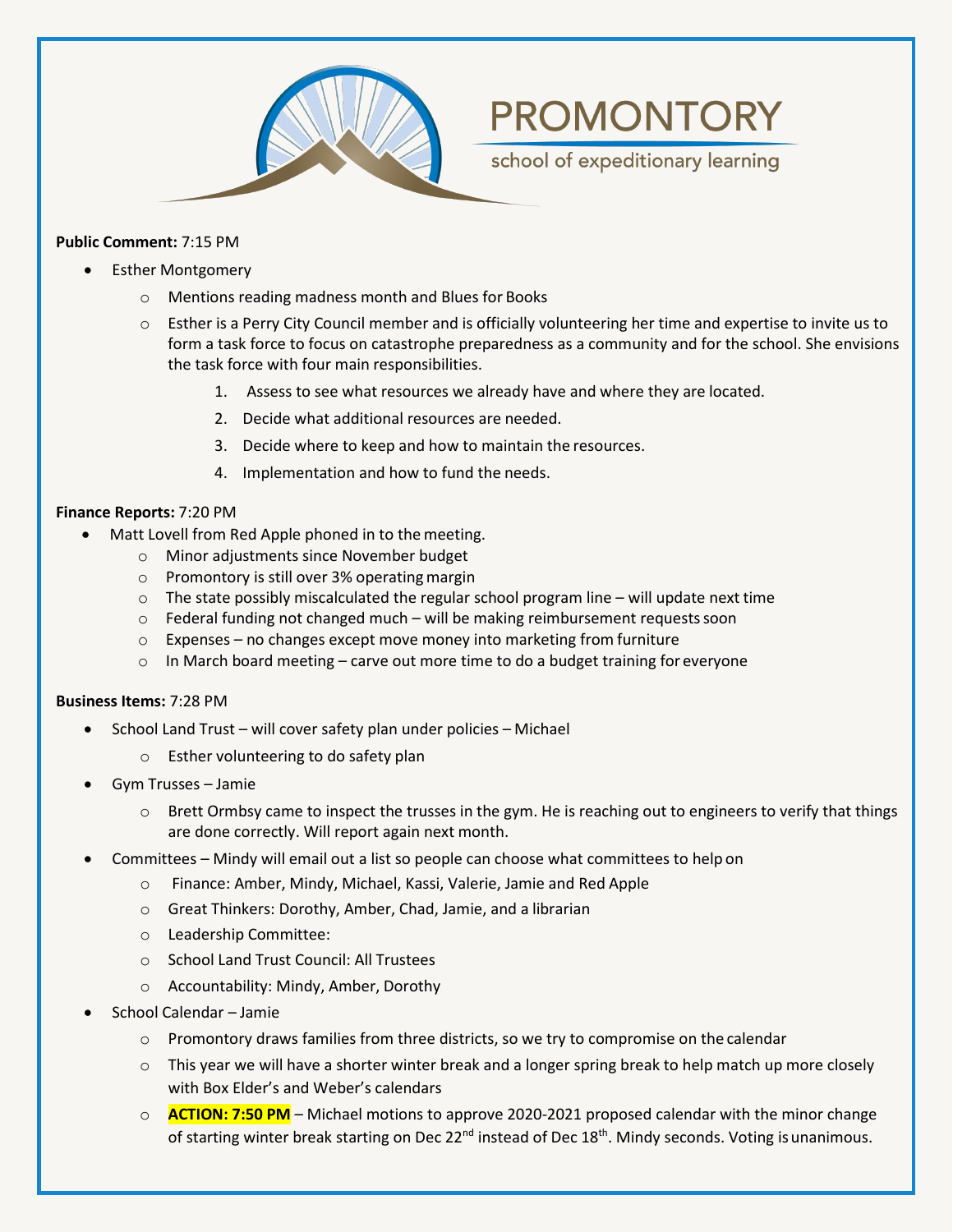- School Fees Jamie
	- o Recommend no change to fees; same for last 5 years
	- $\circ$  Promontory only charges 7-8<sup>th</sup> grade students; could do 6<sup>th</sup> but not 5<sup>th</sup> so don't do them in that community
	- o Class fee \$40, Computer/Tech fee \$27; Fieldwork fee \$30 = Total of \$97.00
- Board Positions: Talked about it during training
- Family Handbook:
	- $\circ$  Mindy asked that everyone please read the family handbook and send her a message about anything you want to discuss. Please look at holiday/birthdays section
	- $\circ$  Handing out party invitations varies in the building parents express interest in consistency
- Policies Michelle Flynn
	- o Amber asked that we look specifically at safety policies and search and seizure policy at theschool
	- $\circ$  Talked about making policies more broad so procedures can be changed without changing actual policy
	- $\circ$  School fee policy legislature changed things in October and change went in to effect Jan 1, 2020
		- Jamie reported that the state charter board is still unsure what the changes will mean for charter schools; more info to come
		- **Uniform policy is not restrictive or exclusive, so should be fine**
		- Fieldwork is part of general curriculum and we offer to make arrangements for students who can't pay so should be fine there as well
	- o Middle School Dance: Thursday, Feb 13th
		- Students learning dances in PE;
		- **Dance is etiquette dance using dance-card method**
		- **Donations of refreshments (store-bought) and decorations will be solicited**
		- **ACTION: 8:13 PM** Michelle motions to approve the Middle School dance as outlined. Lisa seconds the motion. Vote is unanimous. Dance approved.
	- o Blues for Books fundraiser request from library
		- **Book drive to support book donations to American soldiers overseas**
		- Students pay \$1 to wear blue jeans one day at school and funds are used to pay for the shipping of the books
		- **ACTION: 8:19 PM** Michael motions to approve Blues for Books fundraiser as outlined. Michelle seconds. All in favor. Fundraiser approved.

#### **Director's Update:** 8:20 PM

- Staffing: Lost nutritional director and hired new one
- Enrollment: 429
	- $\circ$  Lost 23 students this year due to transportation, friends going to public school, moving, etc
	- o Only four students who left were hard to account for why they withdrew
- Professional Development:
	- o Peer observations and learning walks
	- $\circ$  Martha Martin is leaving Jamie has phone call with regional EL director next week to decide how they will support us after Martha leaves